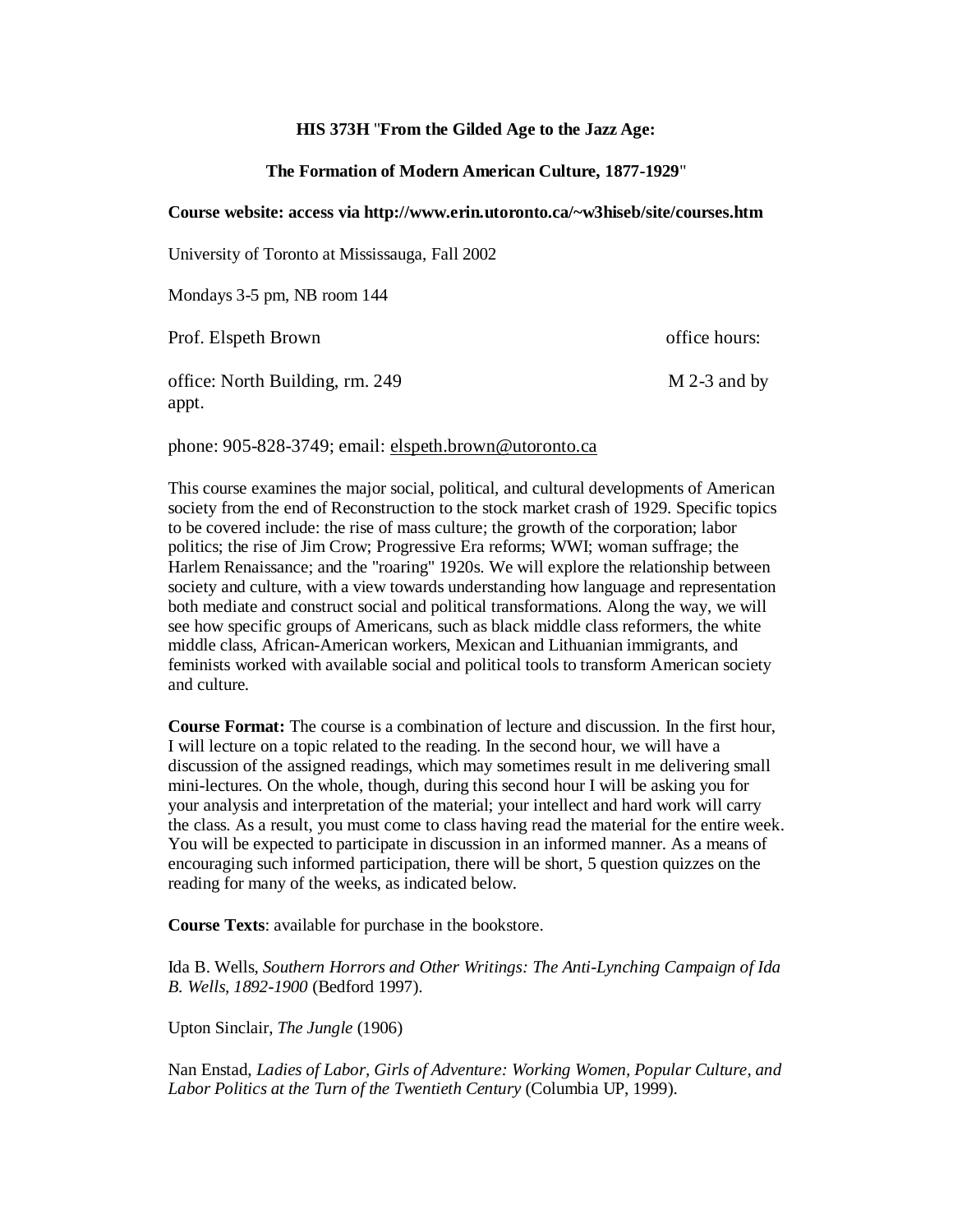E. Brown and S. Trevithick, *A Guide to Writing in History and American Studies* (2002), a pamphlet available through the instructor, required for the course.

Course Packet: article marked with " $\ddot{i}$ ;  $\frac{1}{2}$ " will be available to students in xerox form, through the Duplicating Center.

# **Course Requirements:**

1. *Attendance.* Required. You must come to class having done all the required reading.

2. *Participation:* I expect you to participate actively in class discussion. Be prepared for me to ask you directly your viewpoint about the reading, or material we are analyzing together. This is how I assess the participation grade: A--present nearly all the time; familiar with the reading being discussed; student has something to say in nearly all discussions; B--present most of the time; familiar with the reading being discussed; speaks more often than not; C--Student present but quiet, or student frequently absent from class, though talkative;

D--Student frequently absent, speaks seldom, not familiar with the reading; F--Student has missed more than half of the class meetings.

3. *Papers:* Paper #1: 5 page analysis of a primary source (details in class), requiring no additional research, that has a recognizable argument about the material and Paper #2: 10-page essay, with an argument, that uses at least one of the assigned sources from class, as well as six additional secondary sources (at least three journal articles and at least three books) to analyze primary sources that I will either provide for you or direct you towards. You will be required to narrow your interests to a researchable topic, conduct library research, formulate a defensible interpretation of the material, and present a 10 page, fully documented research paper. Further details on both assignments in class.

4. *Quizzes*: there will be six short, in-class quizzes, on the reading, administered at the start of the second hour. These are short, easy quizzes $i\lambda$  yif you read the material, youi<sub>l</sub> <sup>1</sup>/2ll do fine. Ii<sub>l</sub> <sup>1</sup>/2m not expecting any brilliant analysisi<sub>l</sub> <sup>1</sup>/2 just that you have done the reading.

5. *Test*: there will be a 1hr. in-class test on the assigned readings, scheduled at the end of the semester. This test will ask you to pull the course materials together to make some broader argument about the period.

# **Assignment weights**:

Participation 10%; Paper #1, 20%; Paper #2, 35%; quizzes 10%, test, 25%.

# **Other Details:**

1. Late work will be marked down 3 points per day late, or 1/3 letter grade, not including Sat. and Sun. Work turned in more than seven days (not including Sat. and Sun.) after the due date will not be accepted. Deadline extensions will be made only when students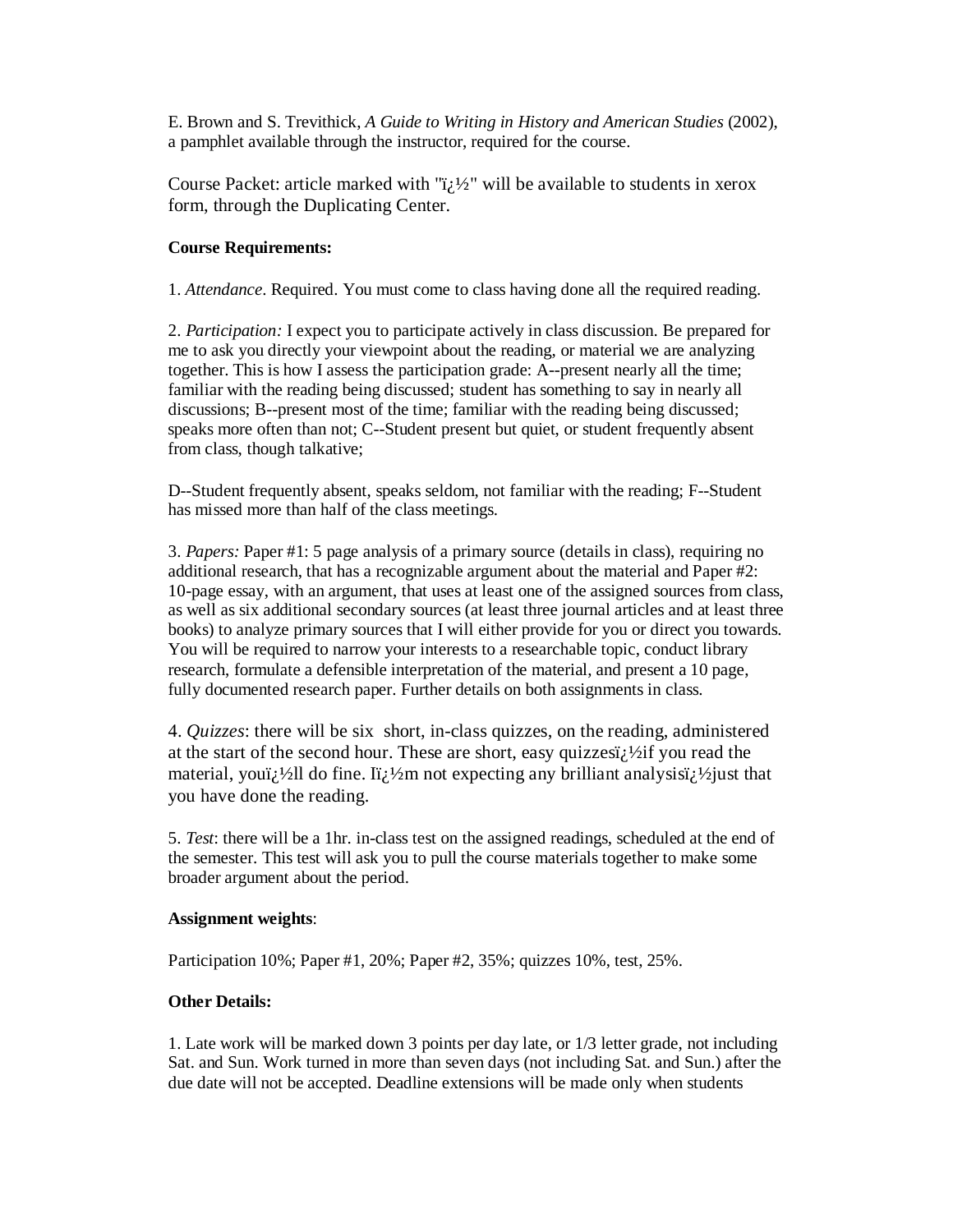present the instructor with compelling reasons for their inability to meet the deadline, with satisfactory documentation.

2. Test make-ups: there will be none unless the student can provide evidence of a true emergency, with satisfactory documentation. Under no circumstances will I schedule a make-up for a student who fails to contact me within 24 hours of a missed test.

3. All written work is due at the start of the class.

4. Citing sources: follow guidelines spelled out in course web-site or in E. Brown and S. Trevithick, *A Guide to Writing in History and American Studies* (2002).

5. Papers: writing is important. I pay close attention to grammar, punctuation, style, and citation formats. If you need help with your writing, I am more than happy to work with you, and I also urge you to take advantage of the Academic Skills Center's resources. I WILL mark off for errors in punctuation, spelling, grammar, and citation formats at the rate of 1 point per mistake. So, if you have five comma splices in your paper, you'll have five points off. If you don't know what a comma splice is, it's time to find out. Also, all students must retain drafts and other working notes for their papers, in case I need to ask for them.

6. Plagiarism is, basically, the act of using the ideas or words of another person as one's own original work, and is therefore a gross form of cheating. The way to avoid plagiarism is, in part, to learn how and when to cite your sources. To learn more about plagiarism (what it is, how to avoid it, and what the penalties are if caught), click here, or consult the booklet, required for this course, entitled *A Guide to Writing in History and American Studies* (2002). There are other rules of academic conduct all students must familiarize themselves with, such as not handing in a paper for a class when you've already submitted the same paper to another class for credit. All students must be familiar with these academic regulations, available at

http://www.artsandscience.utoronto.ca/ofr/calendar/rules.htm#behaviour.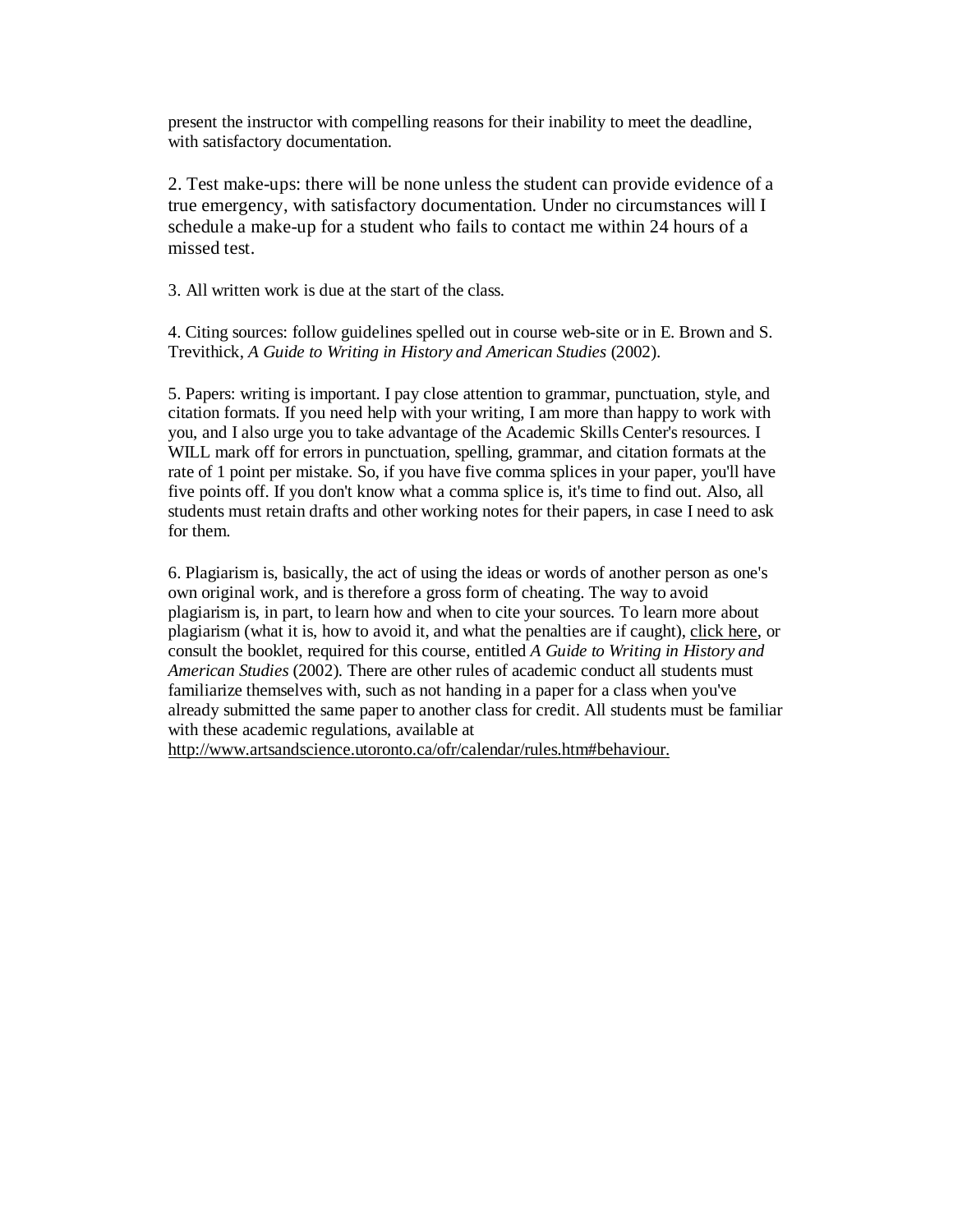# **Week 1: The "Gilded" Age**

Mon. Sept. 9: introduction to course and lecture: Cultural History and the "Gilded" Age

# **Week 2: Racial Violence and the Jim Crow South**

Mon.Sept. 16: lecture: Gender, Race and Power in the post-Reconstruction South;

discussion of assigned reading.

# **In-class quiz this week on the reading**

# the week's reading

Ida B. Wells, *Southern Horrors and Other Writings: The Anti-Lynching Campaign of* 

*Ida B. Wells, 1892-1900* (Bedford 1997), pp. 47-158; pp, 209-215.

To Do: go to the Jim Crow Museum (racist imagery) website at [https://ferris.edu/HTMLS/News/jimcrow/.](https://ferris.edu/HTMLS/News/jimcrow/) Click on and read the supporting material for the following links: "who was Jim Crow"; "the Brute caricature" and "The Mammy caricature," and be prepared to discuss in class. Explore other links as you wish. Download examples to discuss in class as relevant (the classroom is not wired, unfortunately).

# *Suggested web-sites:*

1. Documenting the American South- <http://docsouth.unc.edu/dasmain.html>

2. Jim Crow Museum (racist imagery)- <https://ferris.edu/HTMLS/News/jimcrow/>

# **Week 3: American Nervousness**

Mon. Sept. 23 Lecture: American Nervousness; discussion on assigned reading

# In-class quiz this week on the reading

the week's reading

 $i_L$ <sup>1</sup>/<sub>2</sub>George M. Beard,  $i_L$ <sup>1</sup>/<sub>2</sub>Causes of American Nervousness, $i_L$ <sup>1</sup>/<sub>2</sub> from *American Nervousness* (1881): 96-132; also read the 1 page bio blurb.

i<sub>i</sub>.<sup>1</sup>/<sub>2</sub>Charlotte Perkins Gilman, "The Yellow Wallpaper" (1892) (and bio blurb).

�Charlotte Perkins Gilman, "Why I Wrote the Yellow Wallpaper" (1913), on line at [http://www.kino-eye.com/yp/whyiwrote.html.](http://www.kino-eye.com/yp/whyiwrote.html)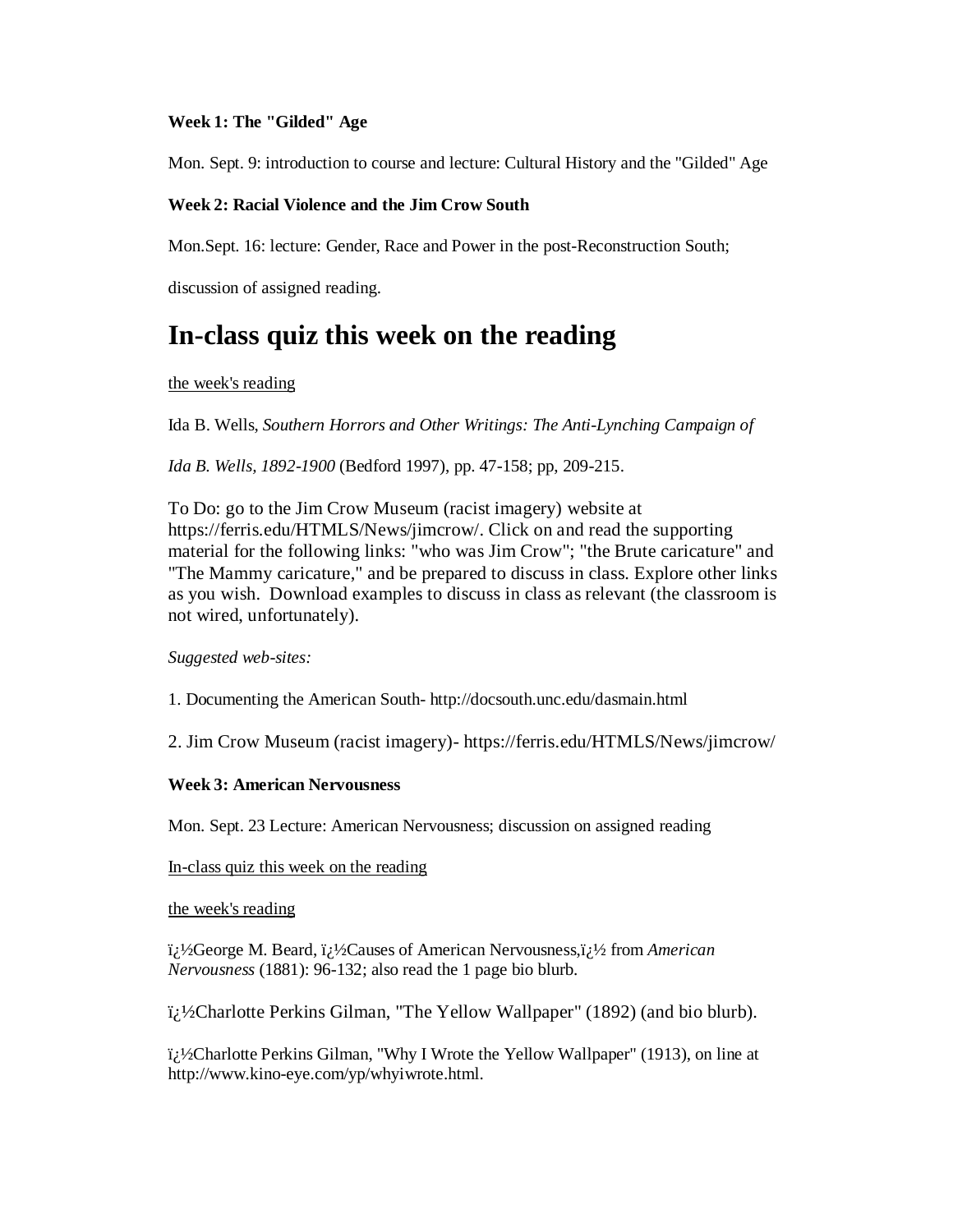�Gail Bederman, 'Teaching Our Sons to Do What We Have Been Teaching the Savages to Avoid"; G. Stanley Hall, Racial Recapitulation, and the Neurasthenic Paradox," from *Manliness and Civilization* (Chicago 1995), 77-120.

*Suggested web-site:* 

The Yellow Wallpaper Site, from UTexas Austin: http://www.cwrl.utexas.edu/~daniel/amlit/wallpaper/wallpaper.html

# **Week 4: Owners, Managers, and Corporate Capitalism**

Mon. Sept. 30: lecture: Scientific Management and Ways of Seeing; discussion on assigned reading

#### In-class quiz this week on the reading

#### the week's reading

�Frederick Taylor, *The Principles of Scientific Management* (1911), 30-48 .

 $i_L$ <sup>1</sup>/2Daniel Nelson, *Managers and Workers: Origins of the 20<sup>th</sup> Century Factory System in the United States, 1880-1920* (1995, 2nd ed), 3-79.

#### **Week 5: Immigrants in Industrial America**

Mon. Oct. 7: first hour: LIBRARY CLASS: how to do secondary source research in American History (meet at library); second hour lecture/discussion on Upton Sinclair's *The Jungle* (1906).

the week's reading:

Upton Sinclair, *The Jungle* (1906).

*Suggested web-sites:*

1. The Great Chicago Fire and the Web of Memory (Chicago Historical Society) <http://www.chicagohs.org/fire/index.html>

Assignment Due: Paper #1, 5 pp., due on Monday Oct. 7. at the start of class, on Sinclair's *The Jungle*.

*Topics and Instructions for Paper #2 handed out* 

**Week 6: No class due to Thanksgiving; work on your essays, and get a start on Enstad.**

Mon. Oct. 14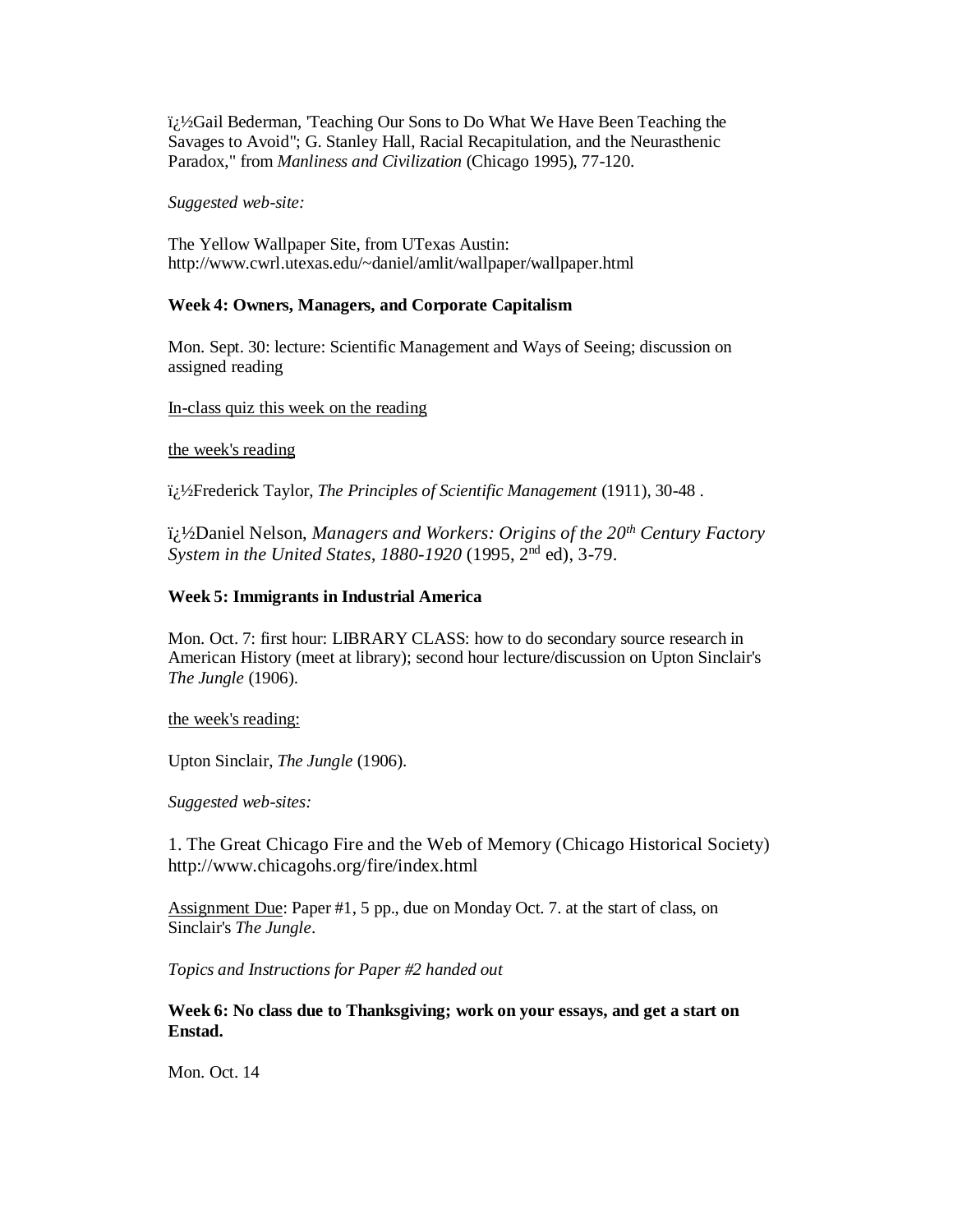# **Week 7: Labor Politics and Popular Culture**

Mon. Oct. 21 lecture: The Birth of Mass Culture; lecture/discussion.

#### In-class quiz this week on the reading

#### the week's reading

Nan Enstad, *Ladies of Labor, Girls of Adventure: Working Women, Popular Culture, and Labor Politics at the Turn of the Twentieth Century* (Columbia UP, 1999), 1-83.

*Suggested web-sites:*

1. Early cinema- <http://www.earlycinema.com/>

To Do: come see me in office hours if you want help on your research papers!

#### **Week 8: Progressive Reform**

Mon. Oct. 28: lecture: Progressivism; discussion on assigned reading

#### the week's reading

Nan Enstad, *Ladies of Labor, Girls of Adventure: Working Women, Popular Culture, and Labor Politics at the Turn of the Twentieth Century* (Columbia UP, 1999), 83-209.

Assignment Due on Monday, Oct. 28: topic and bibliography for your paper. The bibliography must include at least one of the assigned sources from class, as well as six additional secondary sources--at least three journal articles and at least three books. Your discussion of your topic should be 1-2 paragraphs and should include which topic you have chosen, as well as what research questions you are posing, and why. This portion of your assignment is required, and those students who do not submit the bibliography and topic will have 10 points deducted from their paper grade.

#### **Week 9: The New Woman**

Mon. Nov. 4: lecture on The New Woman; discussion of readings. Think of Enstadi $\chi$ <sup>1</sup>/<sub>2</sub>s women workers as you read the selections below. Are they  $\chi$ <sup>1</sup>/<sub>2</sub>new womeni $\chi/2$ ? Why or why not? In what ways can we understand popular representations of the  $i_l$ <sup>1</sup>/2new woman $i_l$ <sup>1</sup>/2 as a  $i_l$ <sup>1</sup>/2racial project $i_l$ <sup>1</sup>/2 (Omi+ Winant)?

#### In-class quiz this week on the reading

#### the week's reading

 $\ddot{\mathbf{i}}$ ;  $\frac{1}{2}$ John H. Adams, Jr. "Rough Sketches: A Study of the Features of the New Negro Woman," from *The Voice of the Negro* (August 1904) 324-326.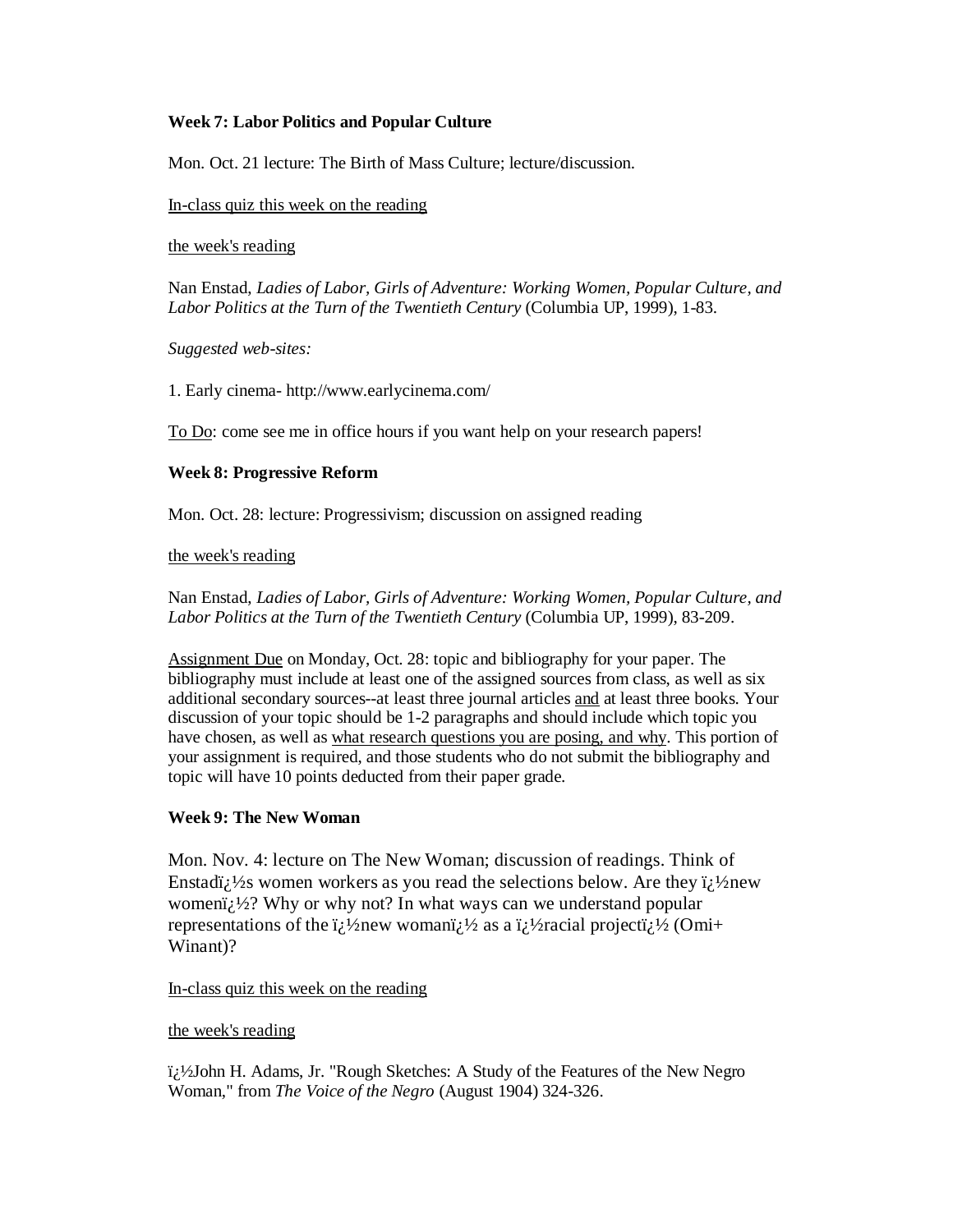�Michael Omi + Howard Winant, "Racial Formation," *Racial Formation in the US* (1994), 53-63.

 $\frac{7}{2}$ lnez Hayes Irwin,  $\frac{7}{2}$ The Making of a Militanti;  $\frac{1}{2}$  (1926) and Phyllis Blanchard,  $\ddot{\mathbf{i}}$ <sub>*i*</sub> $\frac{1}{2}$ The Long Journey $\ddot{\mathbf{i}}$ <sub>i</sub> $\frac{1}{2}$  (1926) all reprinted in Showalter, ed. *These Modern Women*.

 $\ddot{\mathbf{i}}_k$ <sup>1</sup>/<sub>2</sub>Christine Stansell,  $\ddot{\mathbf{i}}_k$ <sup>1</sup>/<sub>2</sub>Sexual Modernism, $\ddot{\mathbf{i}}_k$ <sup>1</sup>/<sub>2</sub> from *American Moderns: Bohemian New York and the Creation of a New Century* (2001): 225-272.

 $\ddot{\mathbf{i}}_l$ <sup>1</sup>/<sub>2</sub>Sara Evans,  $\ddot{\mathbf{i}}_l$ <sup>1</sup>/<sub>2</sub>Flappers, Freudians, and All that Jazz, $\ddot{\mathbf{i}}_l$ <sup>1</sup>/<sub>2</sub> from *Born for Liberty: A History of Women in America* (1989): 145-196.

*Suggested web-sites:*

1. Votes for Women: selections from the National Woman Suffrage Association, 1848-1921 (Library of Congress American Memory Project): <http://memory.loc.gov/ammem/naw/nawshome.html>

2. Women and Social Movements in the U.S. 1775-1940 (Tom Dublin and Kathryn Sklar, SUNY Binghamton):<http://womhist.binghamton.edu/>

#### **Week 10: The Great War and Modern Subjectivity**

Mon. Nov. 11: lecture: Time, Space, and Modernity; discussion of readings.

the week's reading

 $\ddot{\mathbf{i}}$ ;<sup>1</sup>/2Steven J. Diner, "The Great War and the Competition for Control," from *A Very Different Age: Americans of the Progressive Era* (1998): 233-264.

 $i_{\mathcal{L}}$ <sup>1</sup>/<sub>2</sub>President Woodrow Wilson's War Message (1917)

 $i/2$ Senator Robert M. La Follette's Antiwar Dissent (1917)

 $i_L$ <sup>1</sup>/<sub>2</sub>George Creel Looks Back on Selling the War (1920)

 $i/2A$  Wobbly Testifies to Vigilante Attack (1917)

 $i\lambda$ <sup>1</sup>/<sub>2</sub>The US Gov't Punishes War Protesters: The Espionage Act (1918)

 $i_L$ <sup>1</sup>/2Two Treatments of the Color Question During Wartime (1918)

*Suggested web-sites:*

1. PBS: The Great War and the Shaping of the Twentieth Century: <http://www.pbs.org/greatwar/>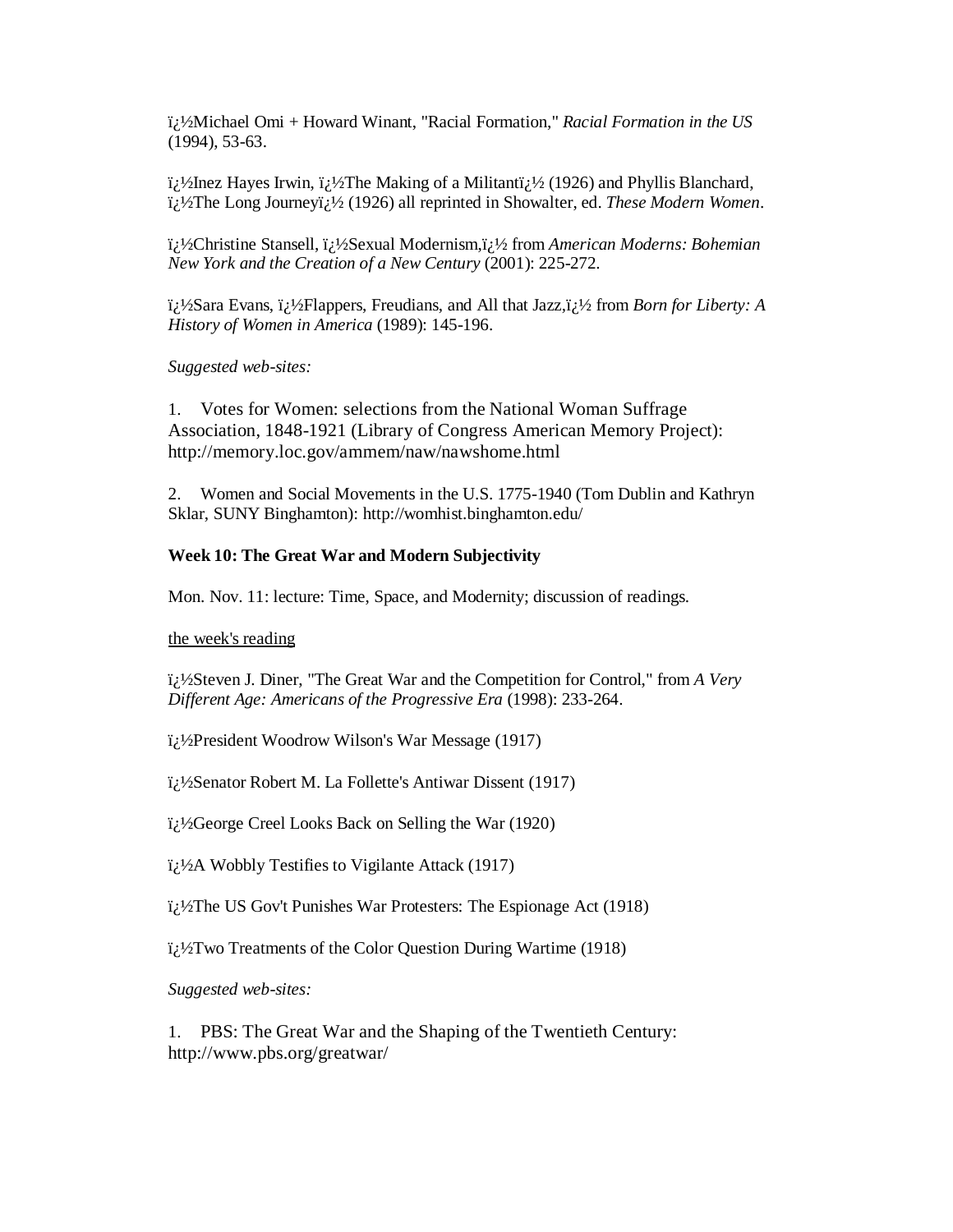2. Metropolitan Lives: The Ashcan Artists and Their New York (NMAA exhibition) <http://nmaa-ryder.si.edu/collections/exhibits/metlives/index.html>

# **Week 11: Writing Workshops**

Mon Nov. 18: For this week, the class will be split into two groups, one half to meet at the first hour, and the other half to meet at the second hour. We will be meeting in a computer lab on campus, location TBA. Each student must bring to class the following: the first two paragraphs of your essay, including your thesis statement; an outline of your essay; and the topic sentence of six of your paragraphs. This material must be in three forms: a hard copy, which I will sign off on; on a computer disk; and (just in case), on your email account. Students who fail to meet this deadline will have 10 points deducted from their final grade. You will spend the hour in class on writing your essay, so bring notes and material for writing if you like, enough to get you through an hour. I will go around and meet with students and discuss writing mechanics, as you work. Your paper is due next week. The more you have done by this week, the more helpful I can be.

# **Week 12: Migrations**

Mon. Nov. 25: African-American and Mexican Migrations; lecture/discussion

In-class quiz this week on the reading

the week's reading

�George Sanchez, "Farewell Homeland" and "Across the Dividing Line," from *Becoming Mexican American: Ethnicity, Culture, and Identity in Chicano Los Angeles, 1900-1945* (Oxford 1993), 17-63.

 $\ddot{\mathbf{i}}_k$ <sup>1</sup>/<sub>2</sub>Chad Berry,  $\ddot{\mathbf{i}}_k$ <sup>1</sup>/<sub>2</sub>Footloose and Dependent: The Pioneers, $\ddot{\mathbf{i}}_k$ <sup>1</sup>/<sub>2</sub> from *Southern Migrants, Northern Exiles* (Illinois 2000): 11-30

 $\ddot{\mathcal{U}}_L$ <sup>1</sup>/2Kimberly Phillips,  $\ddot{\mathcal{U}}_L$ <sup>1</sup>/2Pins $\ddot{\mathcal{U}}_L$ <sup>1</sup>/2 North: The Routes of African-American Migration to Cleveland, $\ddot{u}$ ; <sup>1</sup>/<sub>2</sub> from *Alabama North: African-American Migrants, Community, and Working Class Activism in Cleveland, 1915-45* (Illinois, 1999): 15-56.

*Suggested web-sites:*

1. The Schomburg Center for Research in Black Culture: Harlem 1900-1940: An African American Community:<http://www.si.umich.edu/CHICO/Harlem/>

Assignment Due: 10 page research paper, due on Monday Nov. 25. Please follow all directions for this paper, listed on the final paper assignment sheet!

Screening: Wednesday Nov. 27, 3 pm: *The Jazz Singer* (1927), room NE134. This is a required screening, and I will only be having one of them. If this time conflicts with